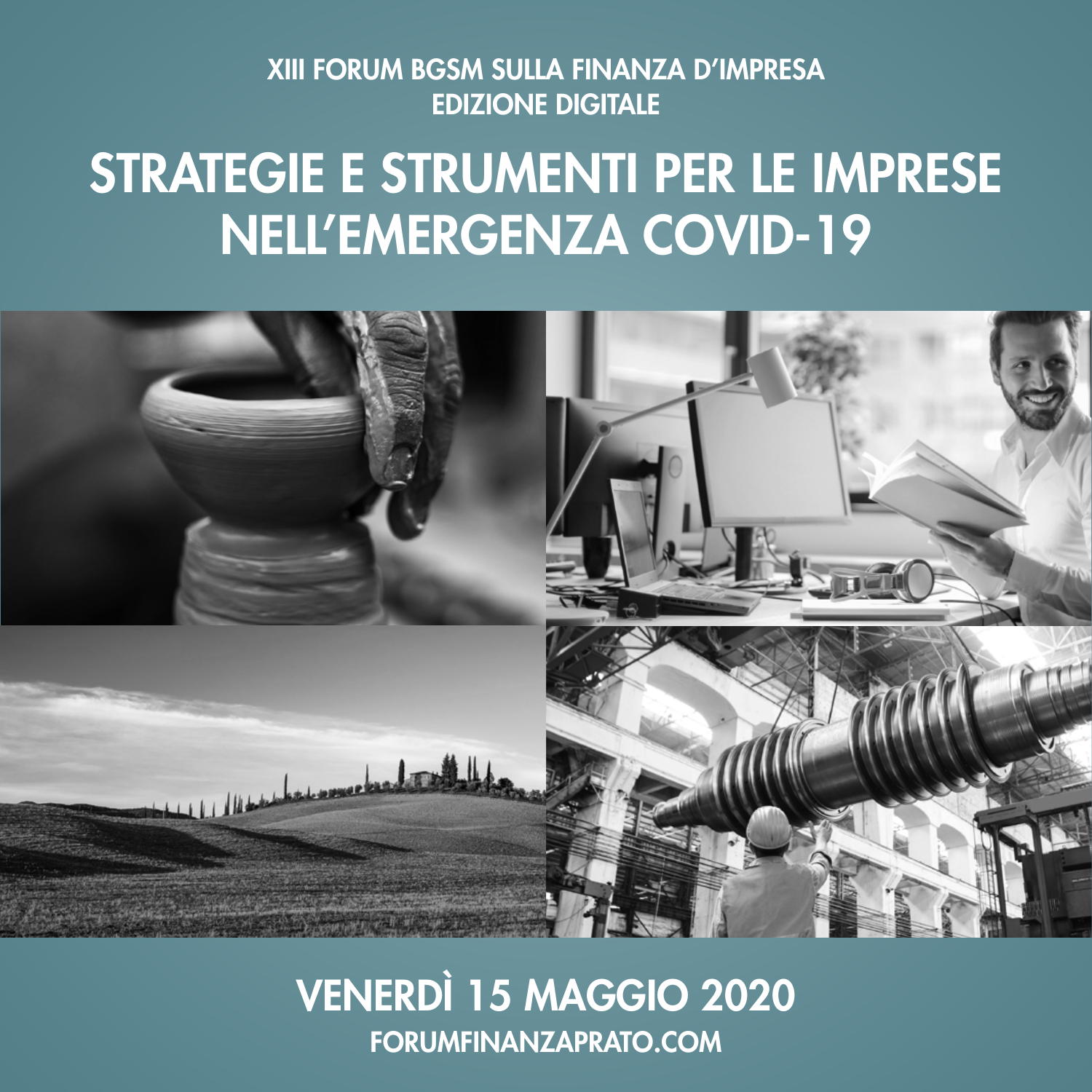

#### MASSIMILIANO MASI

GIORNALISTA TV PRATO

#### INTRODUZIONE AL FORUM

#### PIER LUIGI BROGI

BGSM & PARTNERS

IL RUOLO DEL PROFESSIONISTA NEI RAPPORTI CON IL FISCO, BANCHE E CONTROPARTI AL TEMPO DEL COVID 19

#### MATTEO BIFFONI

SINDACO DI PRATO

IL RUOLO DELL'AMMINISTRAZIONE COMUNALE NELLA GESTIONE DELL'EMERGENZA TRA DIRITTO ALLA SALUTE E DIRITTO AL LAVORO

#### FRANCESCO MARINI

VICEPRESIDENTE CONFINDUSTRIA TOSCANA NORD

IL SUPPORTO DI CONFINDUSTRIA TOSCANA NORD ALLE IMPRESE NELL'INDIVIDUAZIONE DELLA MIGLIOR EXIT STRATEGY

FILIPPO RAVONE

PRESIDENTE ORDINE DOTTORI COMMERCIALISTI DI PRATO

PROPOSTE IN AMBITO FISCALE,FINANZIARIO E GIUSLAVORISTICO PER AGEVOLARE LE IMPRESE

#### LEONARDO MASI

AVVOCATO, PRESIDENTE DI SEI TOSCANA LA GESTIONE DEI RAPPORTI CONTRATTUALI NELL'EMERGENZA EPIDEMIOLOGICA DA COVID-19

#### GIULIA GORI

INGEGNERE, RESPONSABILE TECNO-COMMERCIALE DELL'AZIENDA GORI F.LLI SRL

COVID-19 GLI EFFETTI DELLA PANDEMIA SULLA GESTIONE DELLE IMPRESE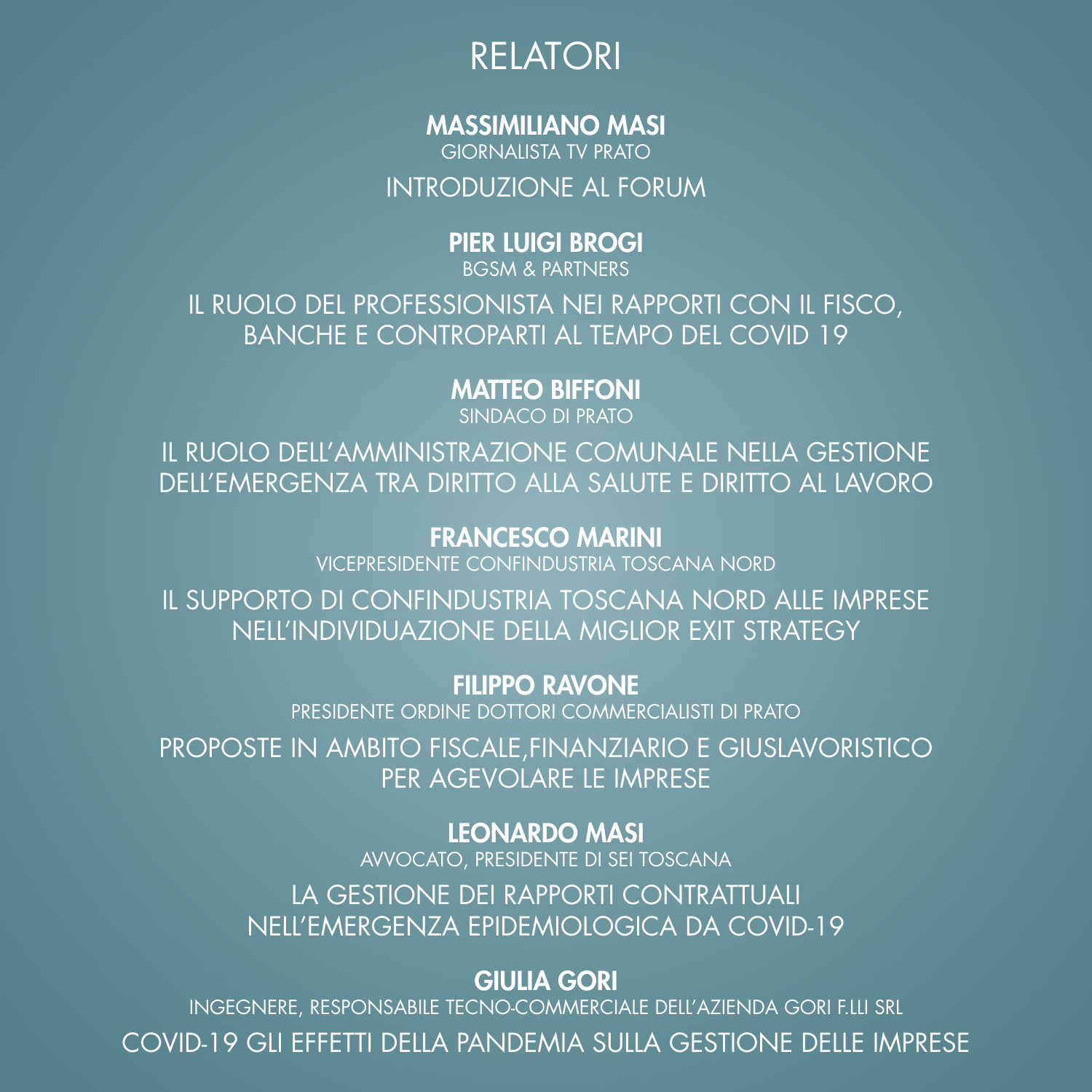#### **ANTONIO CESARANO**

CHIEF GLOBAL STRATEGIST DI INTERMONTE SIM

FALCHI, GUFI E DRAGHI AI TEMPI DEL COVID-19

#### **CLAUDIO MARIOTTINI**

CO-FOUNDER DI THE BRANDING CREW

COMUNICAZIONE DIGITALE A SUPPORTO DELLE IMPRESE POST COVID-19

#### **ALESSANDRO SANESI**

RAPPRESENTANTE DI CARDATO E RICICLATO PRATESE E ASTRI. TITOLARE M&A SANESI LANE RICICLATE. COVID-19 RISCHI PER LA FILIERA DEL RICICLO. DANNI ECONOMICI E AMBIENTALI

#### **STEFANO DORIGO**

AVVOCATO, PROFESSORE UNIVERSITÀ DI FIRENZE, PARTNER DS TAX&LEGAL COVID-19 E AGEVOLAZIONI FISCALI ALLE IMPRESE.

STATO ATTUALE E POSSIBILI PROPOSTE PER IL FUTURO

#### **PAOLO DI TOMA**

PROFESSORE ORDINARIO IN ECONOMIA AZIENDALE PRESSO L'UNIVERSITÀ DI MODENA E REGGIO EMILIA. DIPARTIMENTO DI COMUNICAZIONE ED ECONOMIA

STRATEGIE ORGANIZZATIVE E PIANIFICAZIONE DEL DAY AFTER POST COVID-19

**GUIDO TOMMEI** 

**GENERAL MANAGER DI SICI** 

FINANZA ALTERNATIVA PER LA RIPRESA

**LUCIANO ATTOLICO** CEO - CO FOUNDER DI LENOVYS

IL NOI PIÙ FORTE DELL'IO

#### **RAFFAELLO BOLOGNESI**

**CFO DI VINTAG** QUANDO L'ECONOMIA CIRCOLARE È VINTAGE! UN FUTURO PER IL PASSATO